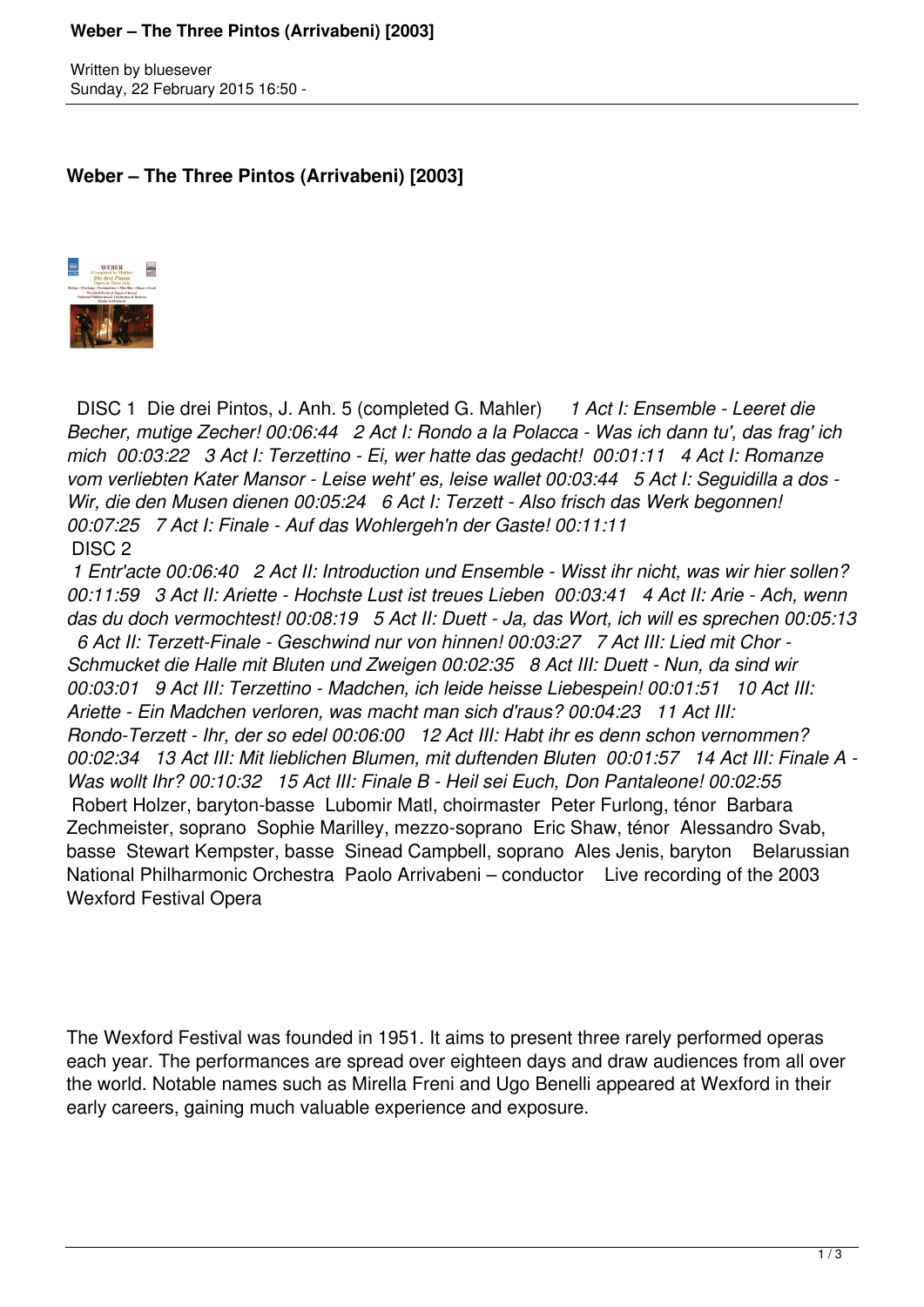Written by blueseverseversels and the blueseversels of the blueseversels and the blueseversels of the bluesever Sunday, 22 February 2015 16:50 -

On completion of his opera Der Freischütz in the summer of 1820 Weber decided on a comic opera, Die drei Pintos, to a libretto written by Theodor Hell. He worked on the score during 1821 but complications over dedicating it to the King caused him to put the work aside. He never completed it. His plan was for the opera to consist of an overture and sixteen numbers. When Weber stopped work there were only sketches for seven items. Weber's widow passed the sketches to Meyerbeer for him to complete the work. He did nothing with them for twenty years before declaring the task to be impossible. In 1886 the young Gustav Mahler, then aged 26 and with none of his compositions published, undertook the task. He found that the sketches needed not only orchestration but to be figured and harmonized as well. Mahler filled out extra material from Weber's other music. In an erudite sleeve-note, Michael Kennedy gives the final scenario with indications of which 'extra' numbers were chosen.

The implausible plot concerns the substitution, twice, of Don Pinto on his way to Seville to marry Clarissa who is in love with Gomez. Needless to say the second substitution makes Gomez the third Pinto and he marries Clarissa. Eventually the real Pinto turns up and Clarissa's father is furious, but all ends happily. A happy outcome cannot be posed for this recording. The best live recordings come about when audiences stifle their coughs and limit their applause to the ends of scenes or acts. With recordings of live opera performances there are the further complications of off-microphone singing and the noise of stage movement, the latter being beyond the control of the recording engineer. In a comic opera there is likely to be much coming and going and audience laughter if the performance is going well. It does go well here, but I have to admit to finding so much extraneous noise seriously limiting enjoyment and appreciation. Consequently I cannot seriously recommend this recording to those interested in Weber's intentions or Mahler's realisation. I do realise that when such recordings are envisaged, the recording company does not know how the production will pan out and they take a gamble. Those interested in the opera should pursue the early 1970s RCA recording with Lucia Popp, Werner Hollweg and Hermann Prey. The only people likely to enjoy this recording are those who were present at the Wexford performances and who want a memento of the occasion. ---Robert J Farr, musicweb-international.com

download (mp3 @320 kbs):

uploaded yandex 4shared mega mediafire solidfiles zalivalka cloudmailru oboom